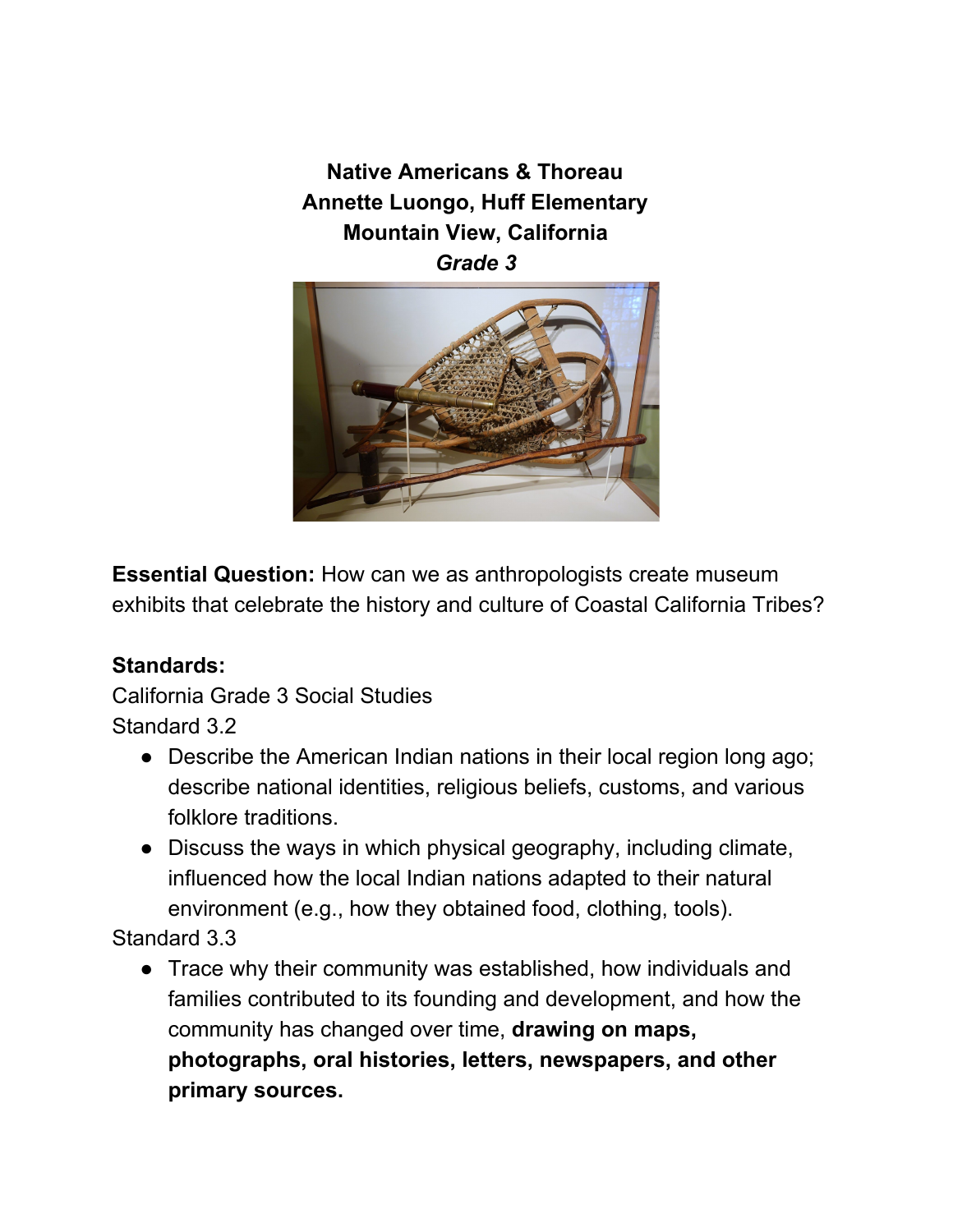- Common Core ELA R.1.3.3, R.1.3.4 (informational reading)
- Common Core Informative Writing W 3.2 a-d

# **Objectives:**

- Students will be able to research a Coastal California tribe and describe ways they adapted to their environment
- Students will be able to analyze primary sources to better understand the history of a group of people

# **Materials:**

- Native American websites, books, and articles that provide information on history/culture, etc.
- Example: [https://betterlesson.com/community/lesson/35298/california-native-a](https://betterlesson.com/community/lesson/35298/california-native-american-tribes) [merican-tribes](https://betterlesson.com/community/lesson/35298/california-native-american-tribes)
- Links to Ohlone stories: <http://www.native-languages.org/ohlonestory.htm> <http://www.sacred-texts.com/nam/ca/scc/> [https://multoghost.wordpress.com/2016/06/29/eagle-hummingbird-an](https://multoghost.wordpress.com/2016/06/29/eagle-hummingbird-and-coyote-an-ohlone-creation-myth/) [d-coyote-an-ohlone-creation-myth/](https://multoghost.wordpress.com/2016/06/29/eagle-hummingbird-and-coyote-an-ohlone-creation-myth/)
- Muwekma Tribe link (including a "contact us" section) [http://www.muwekma.org](http://www.muwekma.org/)

# Pre-requisite:

In a previous lesson earlier that week, students will have already discussed the basic needs of food, clothing, shelter.

# **Procedures**:

- Revisit the wooded/creek area near our school. Walk over in small groups with parent volunteers.
- Ask: how do you think the Native Americans entertained each other? After discussing with students, explain that in the time of the Ohlone,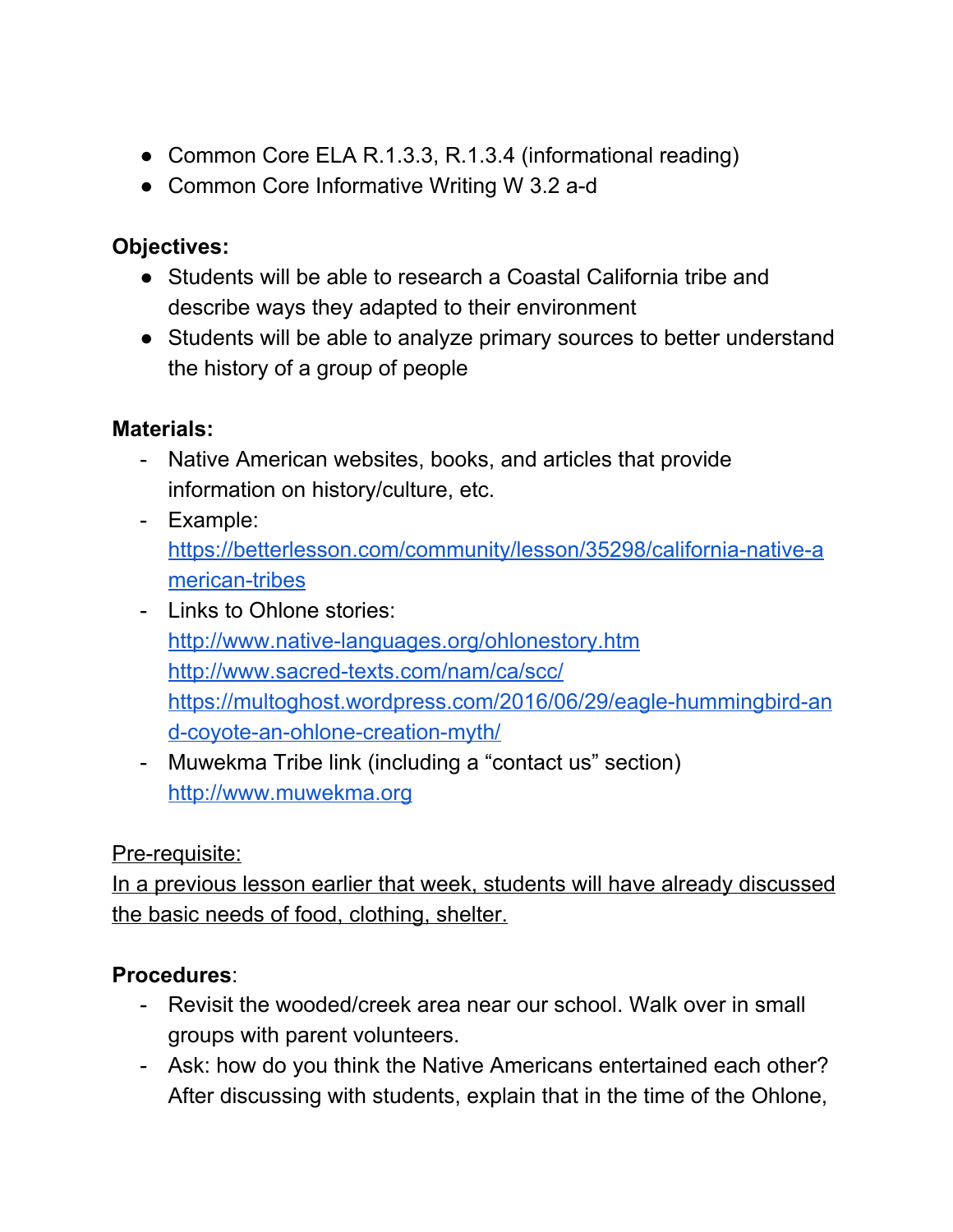computer games and movies were not available for entertainment, so one way they entertained each other was by storytelling. They are to imagine that there is a campfire and we are sitting around it listening to this tale. Read one of the Ohlone Indian stories from the links listed in the "Materials" section above.

- Discuss the story and explain its value as a small window into the culture of the Coastal California tribes.
- Then invite the children to imagine that we have taken a huge step back in time, and that they are now Native Americans, one of the Coastal California Tribespeople.
- Review what it means to meet one's basic needs (food, clothing shelter), and have the children then look for items in the wooded/creek area that they could use to meet those survival needs as a Native American. Some items could be used for cooking, some for clothing, etc.
- Have the children bring items back to the "campfire" to share what they found and why they believe it would make sense to use in order to help them survive in this tribe.
- Walk back to class
- Closure: Brainstorm all the methods we might employ to learn more about how the Coastal Californians actually lived. Launch the project that we will be working on over the next few weeks, which is a study into the lives of the Coastal Californians. Explain that Thoreau, who we discussed earlier in the year, documented the ways of the Native Americans and sought to learn from them. Highlight the importance of researching artifacts, articles, online sources, books, etc. to gain more insight into their life. Explain that we will be embarking upon a research project where we'll learn about the lives of the Natives and create exhibits for a "museum" in our classroom to share with others so that they may have a window into the lives of the Coastal Californians.

### **Day 2:**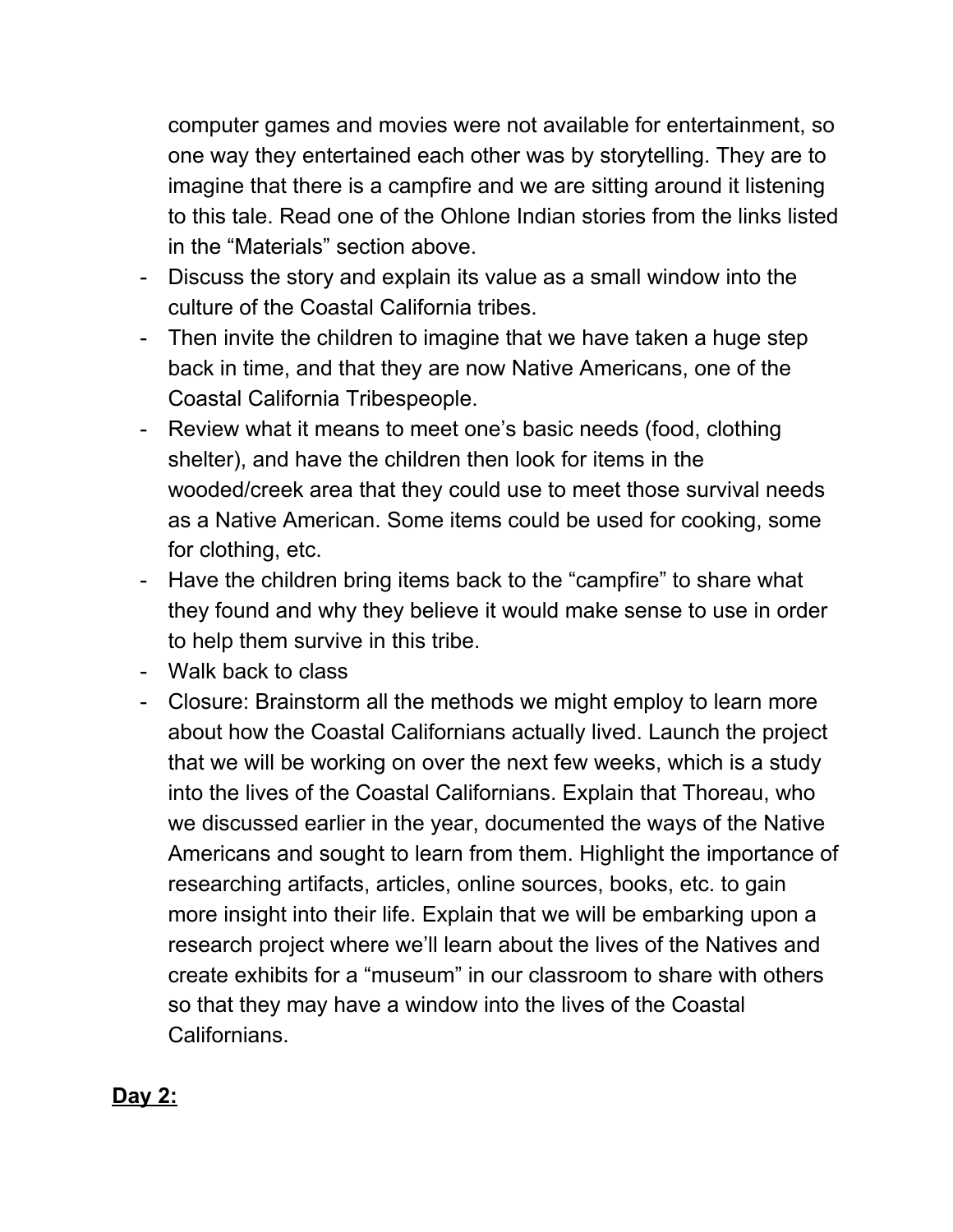## **Procedure:**

- Review activities from previous lesson (In previous lesson the students brainstormed various ways one could learn more about the history of California Coastal Tribes)
- Gather students at the rug to explain the connection we will make via Skype with a museum spokesperson.
- Once connected via Skype, co-facilitate a discussion about the analysis of primary sources that are being presented. Coach students to make observations rather than play guessing games.
- Work alongside Museum contact to ensure that the discussion also leads to a basic understanding of museum exhibits, their characteristics, features that make the exhibits successful, etc. This will be one of the building blocks for this project, as students will be creating their own "museum exhibits" for our Coastal California Museum that we create at our school
- As items are discussed, teacher takes notes of key learnings as we interact with our Museum contact.
- Closure: once the Skype session is over, students and teacher recap on chart paper the key learnings from today. Save chart paper to use at a later date when students begin planning out their museum exhibits.
- Release students to work in pairs to analyze websites/books/articles that showcase some primary sources related to the Coastal California tribes. Students take notes of their learning in their research notebook.

# **Materials:**

- Computer and Internet connection (Skype-ready)
- Chart Paper
- Website Links to primary sources

# **Assessment:**